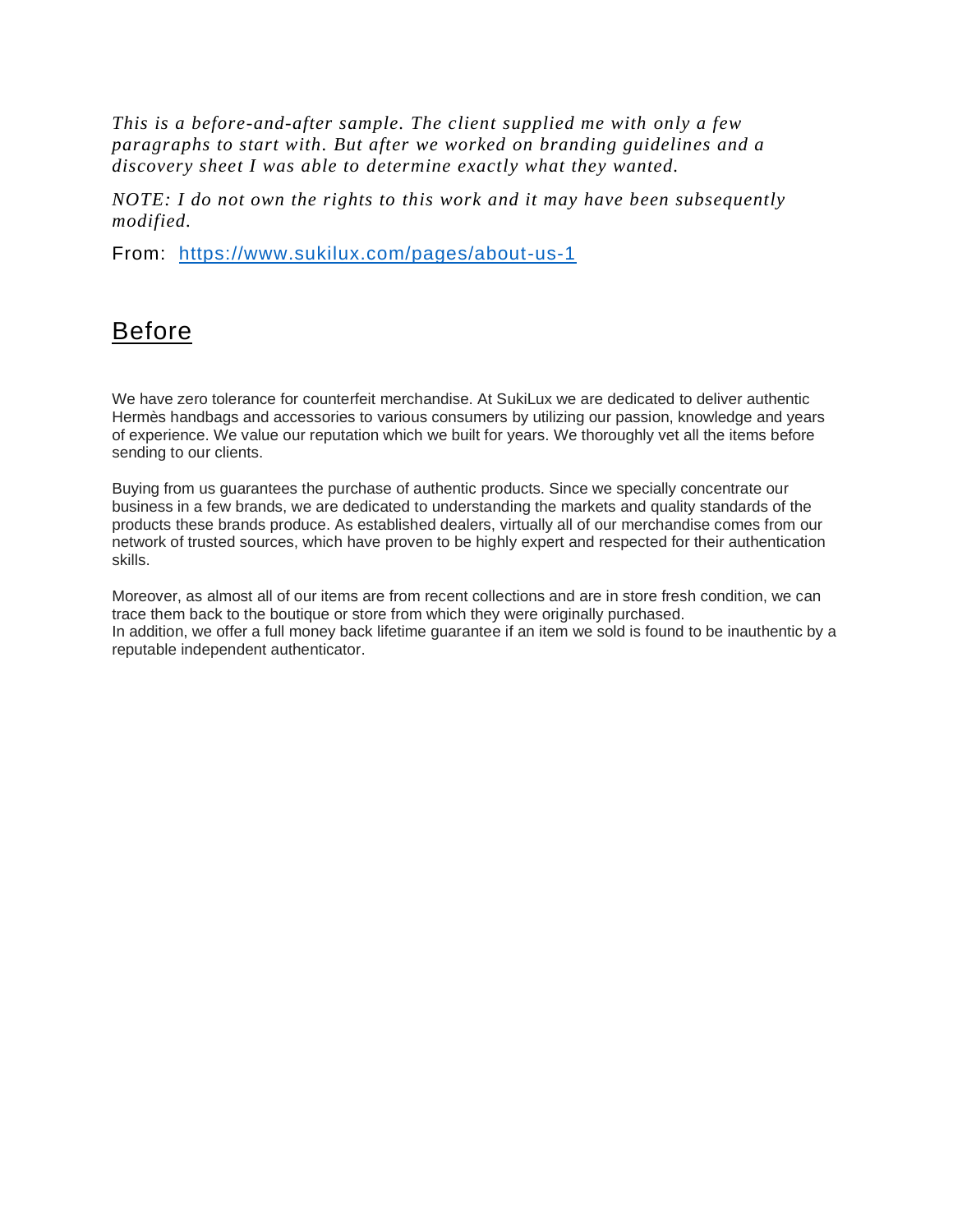After

## CORPORATE MISSION AND GUARANTEE

#### ABOUT THE COMPANY

SukiLux is the world's most trusted Hermès collector and reseller. We have access to the rarest Hermès handbags and accessories from around the world. SukiLux is dedicated to helping our customers get the very best prices for buying and selling.

#### THE SUKILUX PROMISE

Our passion experience and commitment make us one of the most trusted names in the industry.

#### 100% GUARANTEED AUTHENTICITY

SukiLux never carries counterfeit merchandise. We verify that every product is authentic before we place it on the market. We concentrate on only a handful of brands, giving our customers the highest quality merchandise available.

All our products originate from reliable and trusted sources and are in pristine condition. We authenticate our products by tracing their origins from the boutiques which they were originally purchased.

#### WORK WITH THE MOST ESTABLISHED INDUSTRY PARTNERS

All of our merchandise comes from suppliers with impeccable reputations for quality and integrity. These independent suppliers have been carefully vetted and are regarded as the best in their respective fields.

#### ALL MERCHANTS ARE BY INVITATION ONLY

All of our merchant partners are by invitation only. There are NO 'public sellers' at SukiLux. This allows us to maintain the highest standards from the very beginning.

#### EASY & STRESS-FREE ORDERING

SukiLux will not charge your online purchase until we have confirmed that we can fulfill your order. We will only process an order (or accept payment) after we have reconfirmed the availability, price, and delivery time of the merchandise.

#### SECURE PAYMENTS & SHIPPING